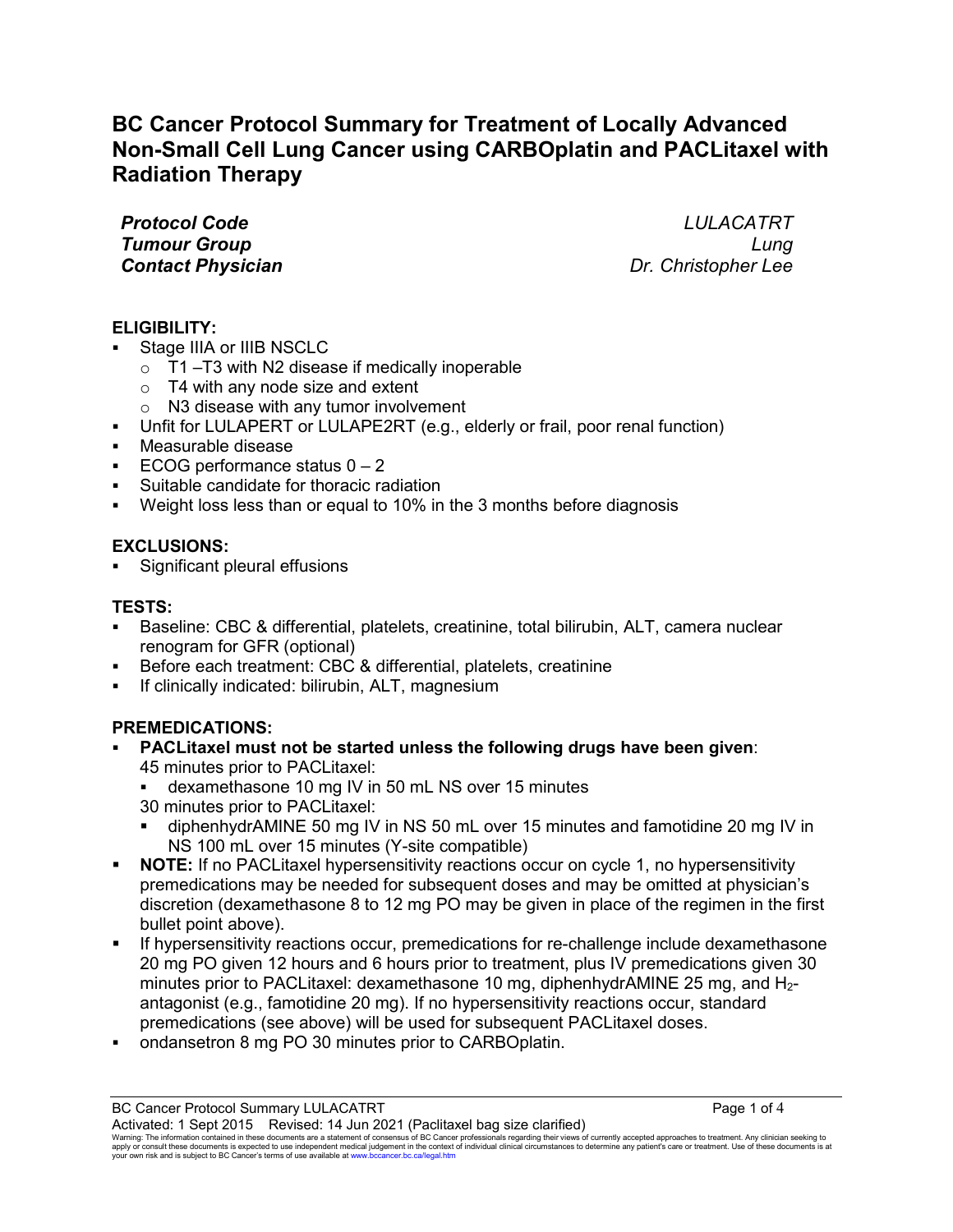# **TREATMENT:**

#### **Chemotherapy** (give PACLitaxel first)

#### Concurrent with radiation therapy: starting the first day of radiation therapy *(note: lower drug doses with weekly dosing schedule)*

| Drug               | Dose                 | <b>BC Cancer Administration Guideline</b>                                                                      |
|--------------------|----------------------|----------------------------------------------------------------------------------------------------------------|
| PACLitaxel         | 45 mg/m <sup>2</sup> | IV in 100 to 250 mL NS over 1 hour<br>(use non-DEHP bag and non-DEHP<br>tubing with 0.2 micron in-line filter) |
| <b>CARBOplatin</b> |                      | Dose = AUC 2 x (GFR <sup>*</sup> + 25)   IV in 100 to 250 mL NS over 30 minutes                                |

Repeat weekly x 6 weeks concurrent with radiation therapy

Optional consolidation chemotherapy: starting about 4 weeks after completion of concurrent chemoradiation therapy *(note: regular drug doses with 3-weekly dosing schedule)*

| <b>Drug</b>        | <b>Dose</b>           | <b>BC Cancer Administration Guideline</b>                                                                       |
|--------------------|-----------------------|-----------------------------------------------------------------------------------------------------------------|
| PACLitaxel         | 200 mg/m <sup>2</sup> | IV in 250 to 500 mL NS over 3 hours<br>(use non-DEHP bag and non-DEHP<br>tubing with 0.2 micron in-line filter) |
| <b>CARBOplatin</b> |                       | Dose = AUC $6 \times (GFR^* + 25)$   IV in 100 to 250 mL NS over 30 minutes                                     |

Repeat every 3 weeks x 2 cycles

*\*Measured GFR* (e.g. nuclear renogram) is preferred in circumstances of co-morbidity that could affect renal function (third-space fluid accumulations, hypoproteinemia, potentially inadequate fluid intake, age greater than 70, etc.). The lab reported GFR (MDRD formula) may be used as an alternative to the Cockcroft-Gault estimate of GFR; the estimated GFR reported by the lab or calculated using the Cockcroft-Gault equation should be capped at 125 mL/min when it is used to calculate the initial carboplatin dose. When a nuclear renogram is available, this clearance would take precedence.

Cockcroft-Gault Formula

## $CrCl = N (140 \text{-} 4) \times N (140 \text{-} 4) \times N (140 \text{-} 4) \times N (140 \text{-} 4) \times N (140 \text{-} 4) \times N (140 \text{-} 4) \times N (140 \text{-} 4) \times N (140 \text{-} 4) \times N (140 \text{-} 4) \times N (140 \text{-} 4) \times N (140 \text{-} 4) \times N (140 \text{-} 4) \times N (140 \text{-} 4) \times N (140 \text{-} 4) \times N (140 \text{-} 4) \times N (140 \$ serum creatinine (micromol/L)

Where  $N = 1.04$  for females, and 1.23 for males

Note: The *same* method of estimation should be used throughout the treatment course (i.e. if lab reported GFR was used initially, this should be used for dosing in all subsequent cycles and not the Cockcroft-Gault estimate).

**NOTE: If creatinine increases by greater than 20% or rises above the upper limit of normal, recalculate GFR and recalculate CARBOplatin dose using new GFR.** (See Dose Modifications 4. Renal Dysfunction)

# **RADIATION THERAPY:**

BC Cancer Protocol Summary LULACATRT **Page 2 of 4** and 2 of 4

Activated: 1 Sept 2015 Revised: 14 Jun 2021 (Paclitaxel bag size clarified)

Warning: The information contained in these documents are a statement of consensus of BC Cancer professionals regarding their views of currently accepted approaches to treatment. Any clinician seeking to<br>apply or consult t your own risk and is subject to BC Cancer's terms of use available a[t www.bccancer.bc.ca/legal.htm](file://srvnetapp02/Legal.htm)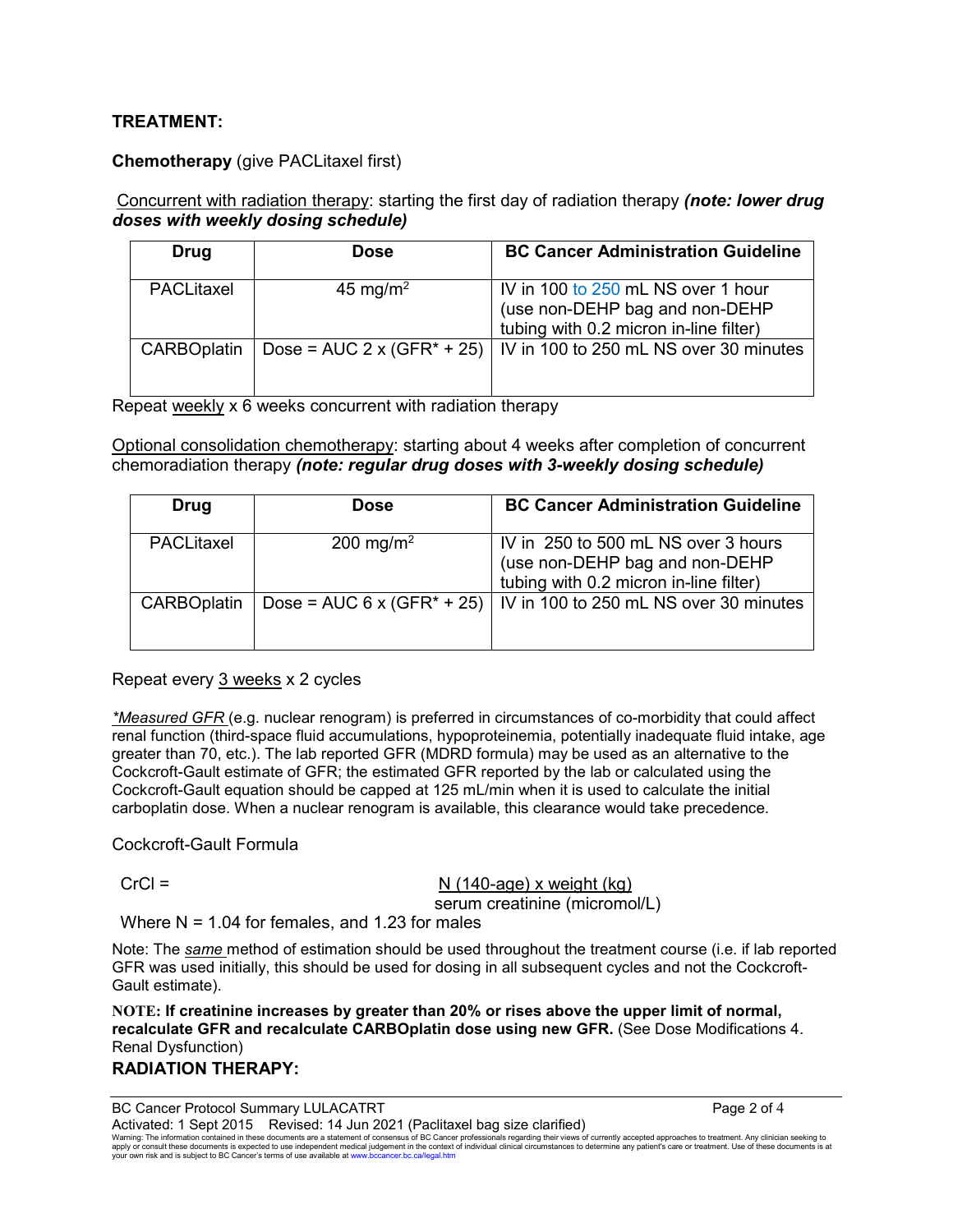60 Gy external beam thoracic radiotherapy in 30 fractions over 6 weeks

### **DOSE MODIFICATIONS:**

## 1. **Hematology:**

On treatment days:

| ANC $(X 109/L)$          |        | Platelets (x 10 <sup>9</sup> /L) | <b>Dose</b>                                                          |
|--------------------------|--------|----------------------------------|----------------------------------------------------------------------|
| greater than or equal to | and    | greater than or equal to 50      | $100\%$                                                              |
| less than 1.0            | and/or | less than 50                     | Delay chemotherapy for 1<br>week until recover above<br>these values |

- 2. **Arthralgia and/or myalgia**: If arthralgia and/or myalgia of grade 2 (moderate) or higher was not adequately relieved by NSAIDs or acetaminophen with codeine (e.g., TYLENOL#3®), a limited number of studies report a possible therapeutic benefit using:
	- predniSONE 10 mg PO bid x 5 days starting 24 hours post-PACLitaxel
	- gabapentin 300 mg PO on day before chemotherapy, 300 mg bid on treatment day, then 300 mg tid x 5 to 15 days (based on duration of arthromyalgia)
- 3. **Neuropathy**: Dose modification or discontinuation may be required (see BC Cancer Drug Manual).
- 4. **Renal dysfunction**: If significant increase (greater than 20% or rises above the upper limit of normal) in creatinine, recheck/recalculate GFR and recalculate CARBOplatin dose using new GFR.
- 5. **Hepatic dysfunction**: Dose reduction may be required for PACLitaxel (see BC Cancer Drug Manual).

#### **PRECAUTIONS**:

1. **Hypersensitivity**: Reactions are common. See BC Cancer Hypersensitivity Guidelines

| Mild symptoms (e.g., mild flushing, rash, pruritus)                                                                                                    | complete PACLitaxel infusion. Supervise at<br>п<br>bedside<br>no treatment required                                                                                                                                                                                                                                                                                           |
|--------------------------------------------------------------------------------------------------------------------------------------------------------|-------------------------------------------------------------------------------------------------------------------------------------------------------------------------------------------------------------------------------------------------------------------------------------------------------------------------------------------------------------------------------|
| Moderate symptoms (e.g. moderate rash,<br>flushing, mild dyspnea, chest discomfort, mild<br>hypotension                                                | stop PACLitaxel infusion<br>٠<br>give IV diphenhydrAMINE 25 to 50 mg and<br>hydrocortisone IV 100 mg<br>after recovery of symptoms resume<br>PACLitaxel infusion at 20 mL/h for 5 minutes, 30<br>mL/h for 5 minutes, 40 mL/h for 5 minutes, then<br>60 mL/h for 5 minutes. If no reaction, increase to<br>full rate.<br>if reaction recurs, discontinue PACLitaxel<br>therapy |
| Severe symptoms (i.e. one or more of respiratory<br>distress requiring treatment, generalized urticaria,<br>angioedema, hypotension requiring therapy) | stop PACLitaxel infusion<br>٠<br>give IV antihistamine and steroid as above<br>$\blacksquare$<br>Add epinephrine or bronchodilators if indicated<br>discontinue PACLitaxel therapy                                                                                                                                                                                            |

Activated: 1 Sept 2015 Revised: 14 Jun 2021 (Paclitaxel bag size clarified)<br>Waming: The information contained in these documents are a statement of consensus of BC Cancer professionals regarding their views of currently your own risk and is subject to BC Cancer's terms of use available a[t www.bccancer.bc.ca/legal.htm](file://srvnetapp02/Legal.htm)